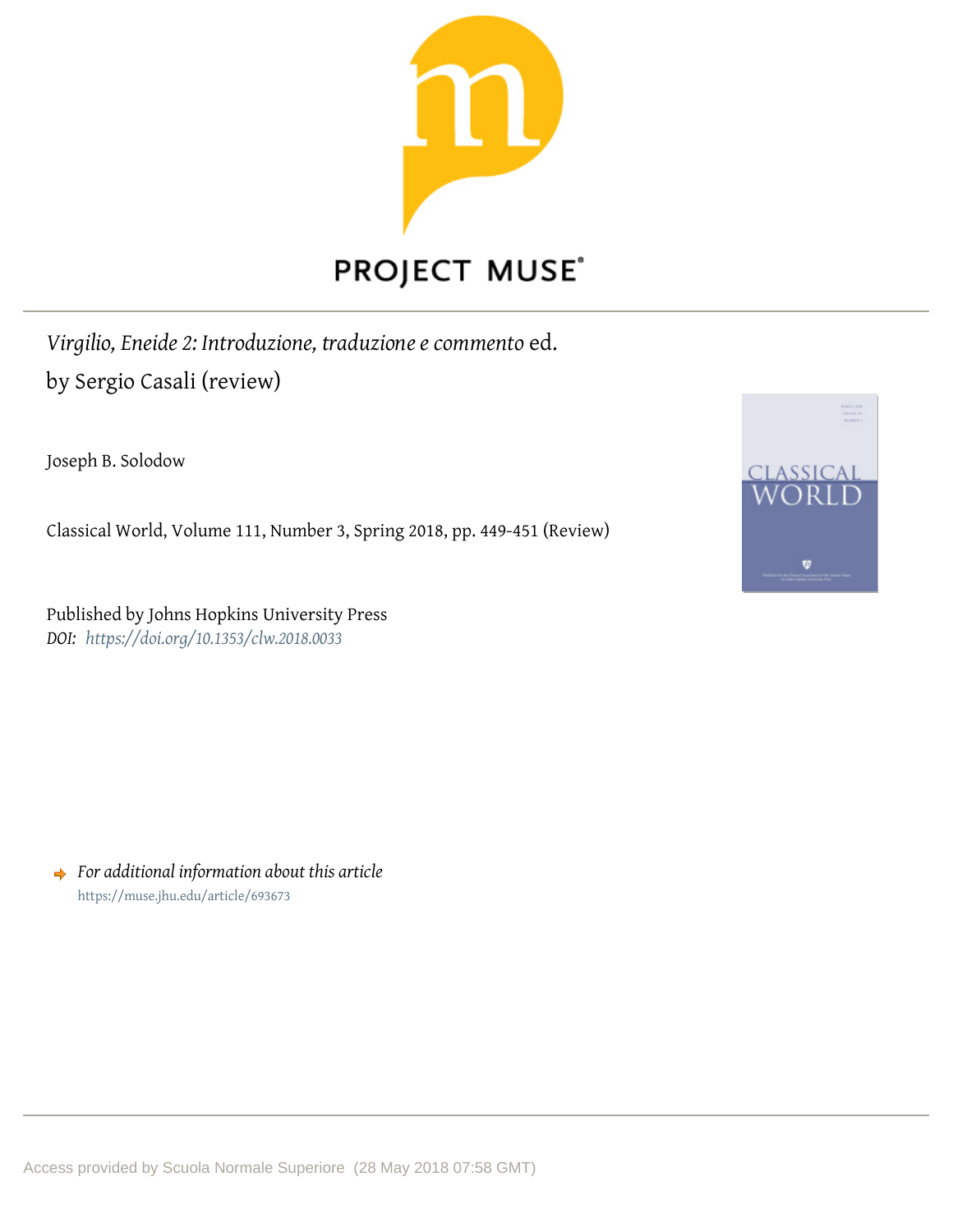pedestrian traffic, despite the small amounts of evidence, might have informed his discussion and interpretation of wheeled traffic.

Chapters 4 to 6 are necessarily technical, and some readers will find this language and level of detail off-putting. Chapter 4 treats curbstones, stepping stones, and guard stones in short, focused pieces that detail the stones used, dimensions, cutting techniques, and other technical details. Chapter 5 examines the wear ruts on the road surfaces as evidence for traffic in Pompeii and for the interactions between Roman vehicles (two- and four-wheeled carts) and the streets. The first part of chapter 5 (102–23) is highly technical because only through attention to minute details in the ruts' formation can traffic patterns, specifically the direction in which carts moved, be ascertained. The second part of this chapter, dealing with the directionality of traffic as evidenced through the wearing of carts' wheels on vertical surfaces, is less technical and more accessible. In chapter 6, Poehler attempts to extrapolate behavior from six hundred examples of different directional wear. Methodologically he takes a rigorous approach of running the data through a series of three "filters" (139): structural, directional, and chronological. His analysis, supported by charts, demonstrates that the Romans drove on the right and that Pompeii started with a diverging system (where traffic was directed off the Via dell'Abbondanza and other major streets) that was replaced by an alternating system (a series of one-way streets), which was connected to the arrival of a municipal water supply around 20 B.C.E.

The reader next ventures into the daily life of Sabinus, a Pompeian *mulio*, through a series of imagined exchanges that are embedded in an academic discussion (chapter 7). While the transitions between the fictional vignettes and academic prose are a bit awkward, this chapter is a good attempt to enliven a fairly technical study and should appeal to educators who want to give their students insights into Roman daily life. In the final chapter, Pompeii's traffic system is compared to those in other Roman cities. These discussions are somewhat limited because, with the exception of Timgad, the evidence is not nearly as extensive as from Pompeii.

In sum, Poehler's archaeological approach to Pompeii's traffic systems could probably be applied fruitfully to other parts of the ancient world, especially Greek cities. Furthermore, just when one thinks that there cannot possibly be anything left to say about Pompeii, Poehler has produced an original, rigorous study that reminds us, as he does, that Pompeii is a site that benefits from "repeated engagement" (xv), and it will continue to enlighten scholars and students about the ancient world.

> ELIZABETH MACAULAY-LEWIS *The Graduate Center, CUNY*

Sergio Casali (ed.). *Virgilio,* Eneide *2: Introduzione, traduzione e commento*. Edizioni della Normale. Pisa: Scuola Normale Superiore Pisa, 2017. Pp. 390. €25,00. ISBN 978-88-7642-572-1.

The author, already well known for his work on Vergil—a number of articles, on a variety of topics, some in Italian, some English—here turns his attention to an entire book of the *Aeneid*. The text he offers agrees with N. Horsfall (*Virgil,*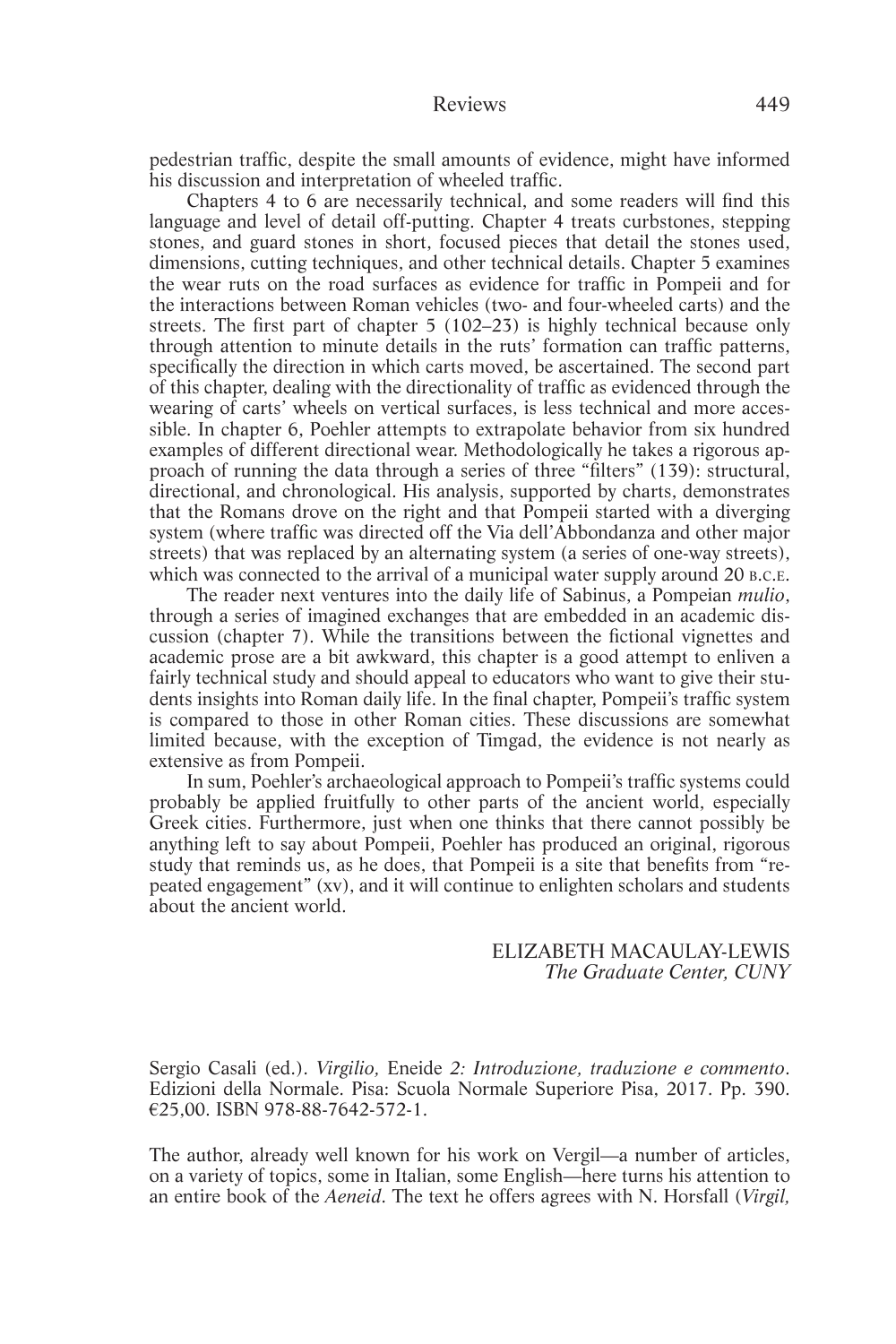Aeneid *2: A Commentary*. Mnemosyne Supplements, 299 [Leiden 2008]) against G. B. Conte's Teubner (Berlin and New York 2005) twice as often as vice versa. It is accompanied by a facing-page Italian translation and is preceded by an introduction and followed by a substantial, detailed commentary, as well as the usual indexes and bibliography of works cited. Given the translation, Casali rarely explains the grammar, but on 664–667 his note is somewhat fuller than those of R. G. Austin and Horsfall.

Austin's commentary on book 2 (Oxford 1964) is considerably shorter than Casali's and very much shorter than Horsfall's. As a result of the differing scale and also of readers' growing expectations, it now appears spotty in its coverage of relevant subjects. On the *quo me vertam?* topos in 69–72, Austin says nothing. In regard to the flame that plays harmlessly about Ascanius's head (682–684), he settles decisively the disputed meaning of *apex*, but offers no general comment on *auguria oblativa* and *impetrativa* within the poem, as Casali does, usefully. Nonetheless, of all commentaries Austin's does the most to view Vergil's poem within the broadest context of European literature. On 643 he adduces a passage from a thirteenth-century Sicilian writer that makes for a helpful contrast, and prints in an appendix three modern poems that illustrate the continuing power of the Troy tale.

The remainder of this review will be a comparison between Casali's and Horsfall's editions. Not that they address the same audience. Whereas Casali addresses university students and their teachers, Horsfall aims his commentary at advanced scholars, who overlap, one hopes, with the latter group of Casali's readers. In their content, the two commentaries necessarily share much material and many stances. Both regard the Helen episode (567–588) as not authentic. Yet Casali regularly refers and defers to Horsfall's treatment of certain, often rather technical matters, such as the confusions among the Latin terms for lightning and meteors (698), or the relation of Vergil to the Vatican statue of Laocoon and sons (199–227). Conversely, he expatiates on matters upon which Horsfall hardly touches, such as the role of the various forms of augury in the poem (685–691) or the many competing traditions about Aeneas' sons (563).

Casali is more of a literary interpreter than Horsfall. He sometimes goes beyond his predecessor in treating echoes from earlier authors—Lucretius, for instance. Both commentators note the Lucretian echoes in *quidquid id est* (49) and *salsus . . . sudor* (173–174), but Casali alone suggests that the former phrase is particularly appropriate as uttered by Laocoon, the demystifier of *falsa religio*, and that the latter is paradoxical in that it relies on Lucretian language to express a divine prodigy. Some remarks of this sort may strike readers as overly subtle and unpersuasive.

The more literary, more interpretive nature of Casali's commentary is especially evident in his introduction. Especially keen throughout to employ the pre-Vergilian accounts of Troy's fall and Aeneas's escape in order to sharpen the reader's sense of Vergil's innovations and so of his aims, Casali argues here, inter alia, for the following positions: that the puzzling episode in which Aeneas and his men exchange armor with Greeks (386–395) may be an attempt to explain how the tradition arose that Aeneas had betrayed Troy; that Venus' words to Aeneas at 619–620 may allude to a version of the story that he has in fact discarded, one in which she herself guided her son from Troy to Rome; that ultimately Aeneas *is* responsible for the loss of Creusa, like Orpheus in *Georgics* 3.

Some of these naturally represent contributions by other scholars that Casali is reporting to his readers. Originality is by no means lacking, however. Versed